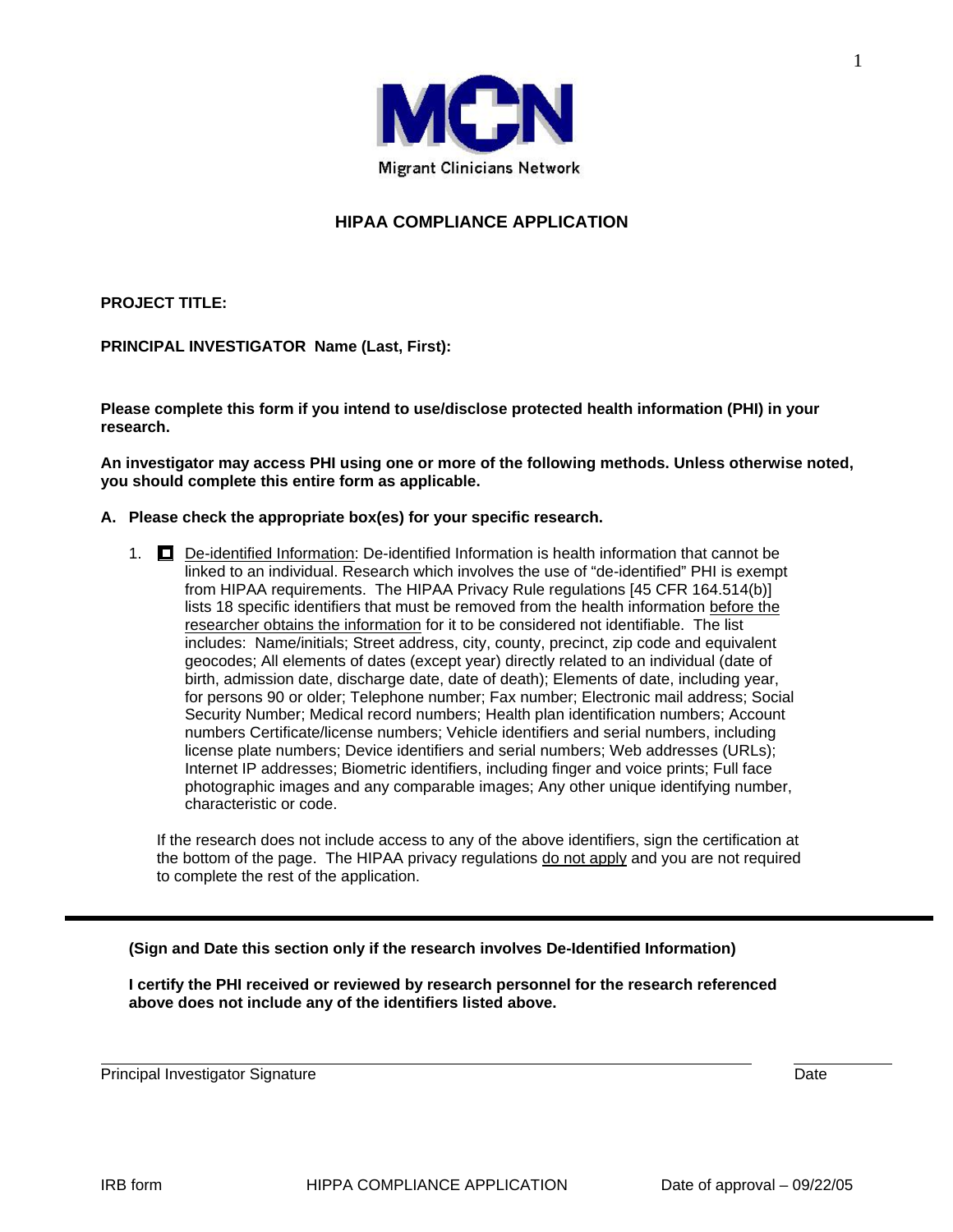- 2.  $\Box$  Limited Data Set: A limited data set is a subset of information (PHI) that only contains the following identifiers linked to the subject: city, state, zip code, or elements of date such as date of birth, death or service. The other specific identifiers included in the list above may **not** be included in the health information that is being received by the research team. The use of a Limited Data Set requires a Data Use Agreement to be in place. The Data Use Agreement is a legal contract between the covered entity and the recipient.
- 3.  $\Box$  Patient Authorization: A patient authorization is a document, signed by the subject that gives the researcher permission to use/disclose PHI collected during the research study for defined purposes. An Authorization Form needs to be prepared in addition to the Informed Consent Document. The authorization information may also be addressed in the consent form. Please prepare the Authorization Form and submit it with your IRB application.
- 4. Waiver/Alteration: A waiver/alteration is a request to forgo the authorization requirement based on the fact that the use and/or disclosure of PHI involves minimal risk to the subject's privacy and the research cannot be practically done without this waiver/alteration and access to/use of PHI. Refer to Section H to see if you may qualify for a waiver/alteration. Please designate if a waiver is being sought for initial recruitment purposes or for the entire research protocol.

 Once a waiver of Authorization is granted, contact your source of PHI (i.e. Health Information Management) to ensure that you follow the accounting procedures established as required by the Privacy Rule. Per the Privacy Rule, the covered entity must receive documentation of the waiver/alteration before PHI can be used or disclosed for the research.

#### **The categories listed below are additional opportunities allowed under the HIPAA Privacy Rule to view/record PHI without prior individual authorization.**

- 5.  $\Box$  Reviews Preparatory to Research: Preparatory work is when PHI is reviewed for the purpose of designing a research study or identifying potential subjects. No information may be removed from the records.
- 6. **C** Research on Decedent's Information: Decedent research is when PHI is collected from deceased (prior to the study) patients/subject's records.

### **B. Provide a description of the Protected Health Information (PHI) to be used or disclosed for your research:**

## **C. Source and Data Collection**

## **1. Indicate your sources of health information:**

| Data containing no health information*  | Hospital/medical records (in and out patient)   |
|-----------------------------------------|-------------------------------------------------|
| Physician/clinic records                | <b>Psychotherapy Notes</b>                      |
| Lab, pathology and/or radiology results | Data previously collected for research purposes |
| <b>Biological samples</b>               | <b>Billing records</b>                          |
| Interviews/Questionnaires               | Other (describe below)                          |

**\****If the research does not include PHI, the HIPAA Privacy Rule regulations do not apply to this research study and you do not need to finish this form. Please be sure to note on your initial review protocol application that the research does not include PHI.*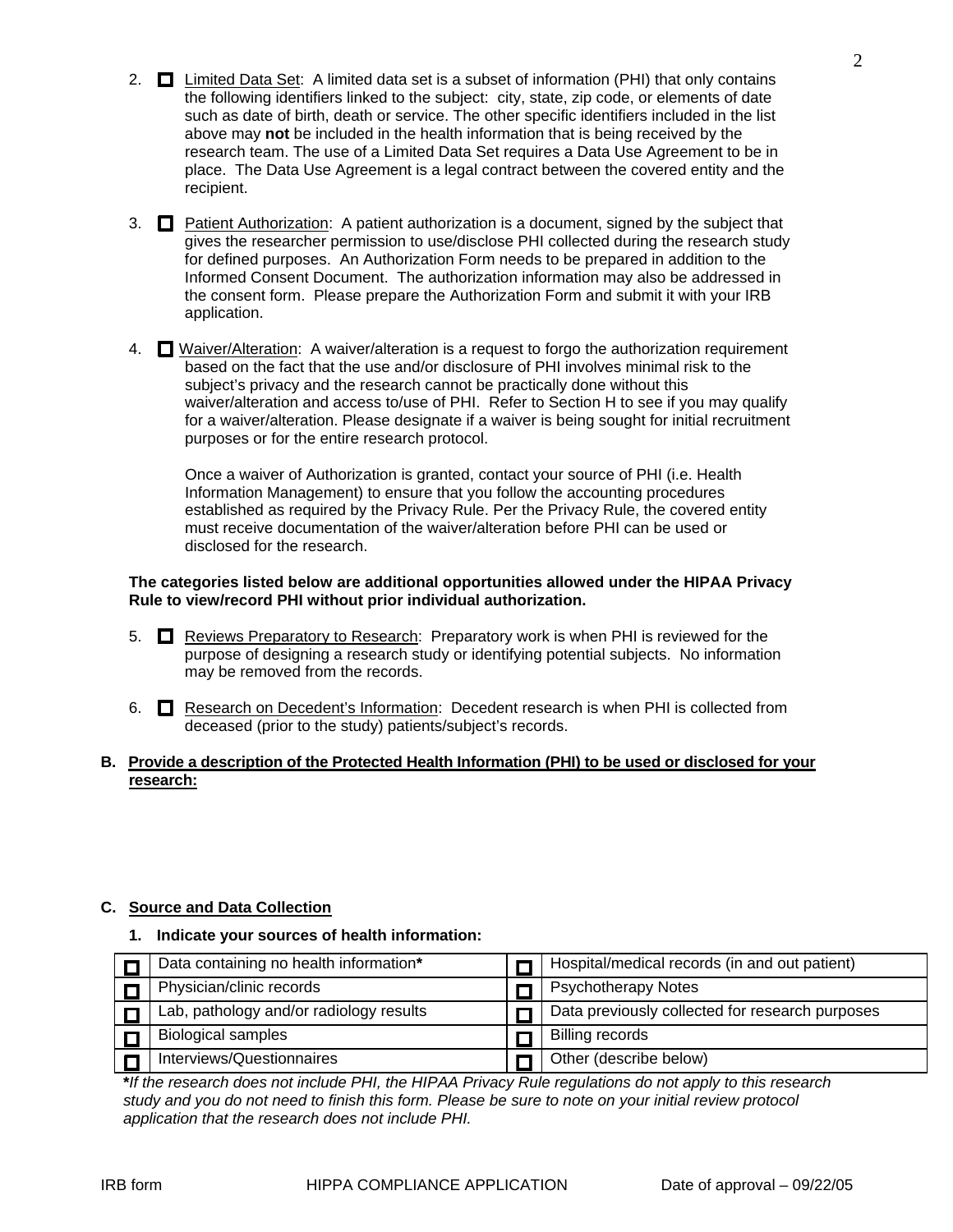### **2. Indicate how the research team will access and/or receive health information:**

With limited identifiers: ZIP codes, geocodes, dates of birth, or other dates only.

*The study qualifies as a* Limited Data Set *and requires a* Data Use Agreement*.*

 $\Box$  With a code that can be linked to the identity of the subject.<sup>\*</sup>

*The research includes PHI because the research team will have health information with identifiers.* 

■ With unrestricted identifiers. \*

\**Requires Consent and Authorization from the subject or a Waiver of Consent and Waiver of Authorization from the IRB.* 

## **3. Indicate how the research team will record health information:**

- $\Box$  Without any direct or indirect identifiers as a de-identified data set
- With limited identifiers: ZIP codes, geocodes, dates of birth, or other dates only.
- $\Box$  With a code that can be linked to the identity of the subject.
- **No** With unrestricted identifiers
- **D. Summary:** *Briefly summarize the collection, use and sharing of PHI for this research study*.

# **E. Recruitment:** *Please mark all that apply:*

- $\Box$  1. PI/collaborators will recruit his/her/their own patients.
- □ 2. PI will send an IRB approved letter to colleagues asking for referrals of eligible patients. The treating physician will make initial patient contact. If the patient is interested, the patient will contact the PI.

 $\Box$  3. PI will send an IRB approved letter to colleagues asking the physician to send out IRB approved general "Dear Patient" letters describing the research study. *The PI may draft the letter with the treating physicians' signature, but may not have access to the patient names or addresses for mailing. If the PI wants the letters to be personalized (Dear Mr. Doe), the personal information would have to be entered by the treating physician.* 

4. Advertisements/media. A*ll recruitment materials must have IRB approval.* 

 5. The PI requests an initial Waiver of Authorization for the purpose of identifying subjects for recruitment purposes including (with permission of the patient) the treating physician will invite the PI/research team to talk with the patient about enrollment. Be sure and complete section H.

 $\Box$  6. Other, please specify:

## **F. PHI Sharing:**

1. Indicate who may **receive** PHI during the course of the research study.

| Statistician                          | $\Box$ Consultants                        |  |  |
|---------------------------------------|-------------------------------------------|--|--|
| $\Box$ Colleagues (s) / Collaborators | $\Box$ Data, Tissue, Specimen Registry(s) |  |  |
| $\Box$ Other Research Laboratory (s)  | Sponsor / Funding Agency                  |  |  |
| Study Data Coordinating Center        | $\Box$ Publication (s)                    |  |  |
| Other. please specify.                |                                           |  |  |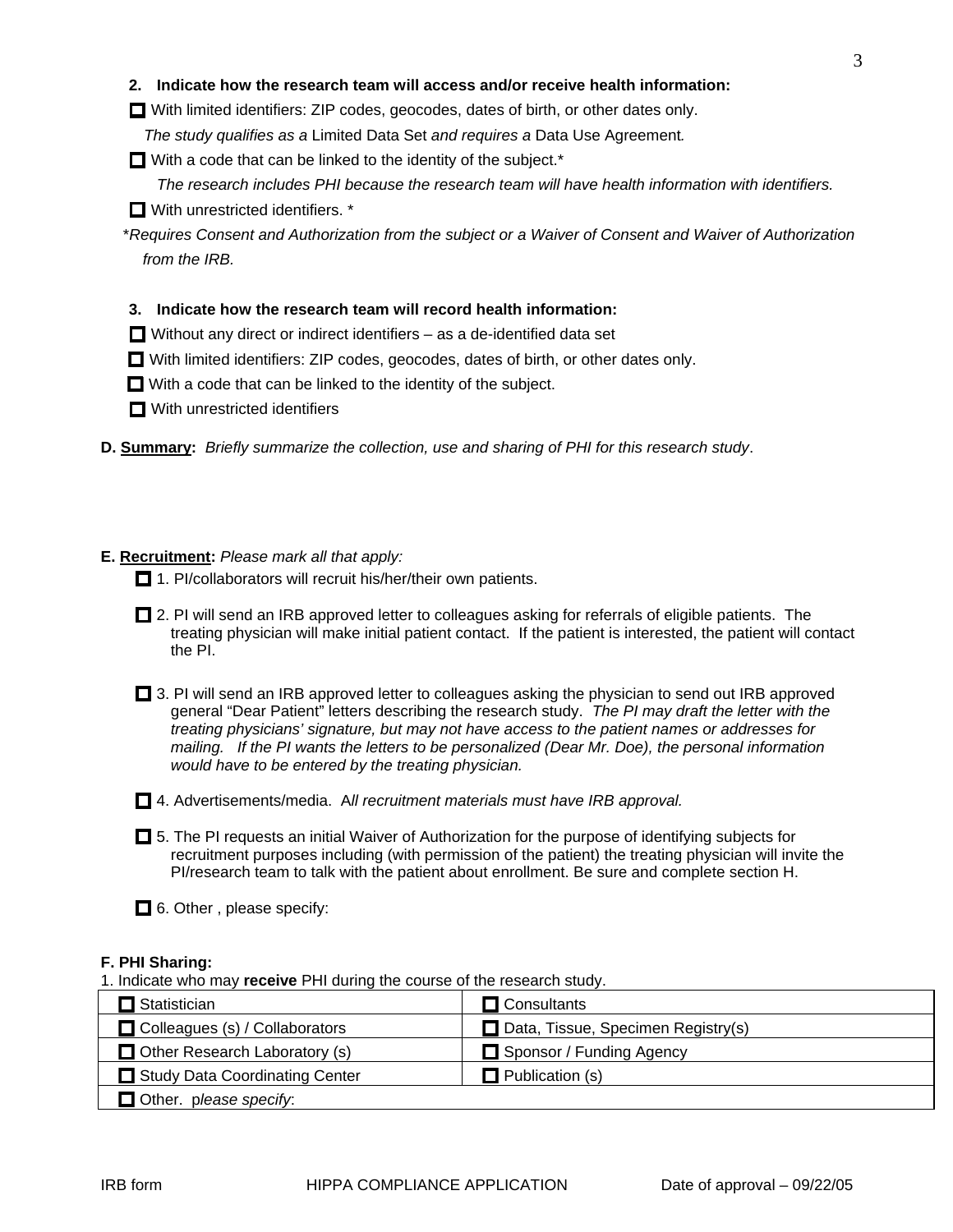- 2. Indicate how the data will be shared or disclosed.
	- $\Box$  Without any identifiers.  $\Box$  With a linked code\*.
		-

□ With identifiers<sup>\*</sup>. <br>■ As a Limited Data Set<sup>\*</sup>.

\* *In this format, Authorization must specifically note who data will be shared or disclosed to.*

 **G. Data Security:** Describe how the data will be secured. *Please mark all that apply*.

| 1. Electronic data:                                                                      |                        |                                                                                                                                                                                                              |  |  |  |
|------------------------------------------------------------------------------------------|------------------------|--------------------------------------------------------------------------------------------------------------------------------------------------------------------------------------------------------------|--|--|--|
| $\Box$ secure network                                                                    | $\Box$ password access | $\Box$ coded, with a master list secured and kept<br>separately                                                                                                                                              |  |  |  |
|                                                                                          |                        | $\Box$ other (specify):                                                                                                                                                                                      |  |  |  |
| 2. Hardcopy data:                                                                        |                        |                                                                                                                                                                                                              |  |  |  |
| $\Box$ locked suite                                                                      | $\Box$ locked office   | $\Box$ locked file cabinet                                                                                                                                                                                   |  |  |  |
| $\Box$ data coded by PI or research team with a master list secured and kept separately. |                        |                                                                                                                                                                                                              |  |  |  |
| $\Box$ data de-identified by PI or research team                                         |                        |                                                                                                                                                                                                              |  |  |  |
| $\Box$ other: (specify)                                                                  |                        |                                                                                                                                                                                                              |  |  |  |
|                                                                                          |                        | H. Waiver/Alteration of Authorization [Complete this section to request a waiver of authorization for<br>the entire research protocol for recruitment nurnoses, or to request an alteration of authorization |  |  |  |

- **the entire research protocol, for recruitment purposes, or to request an alteration of authorization process such as no signed documentation].** 
	- 1. Describe the protected health information (PHI) for which use, access, or disclosure is necessary. Include a detailed list of the PHI and also a list of the sources.

- 2. Criteria for Waiver/Alteration of Authorization:
	- A. Explain how the use and disclosure of the information presents no more than minimal risk to the privacy of the individual.
	- B. Describe the plan to protect the identifiers from improper use and disclosure (i.e., where will the identifiers will be stored and who will have access).
	- C. Describe the plan to destroy the identifiers at the earliest opportunity consistent with the conduct of the research. If there is a health or research justification for retaining identifiers or if such retention is required by law, please provide this information as well.